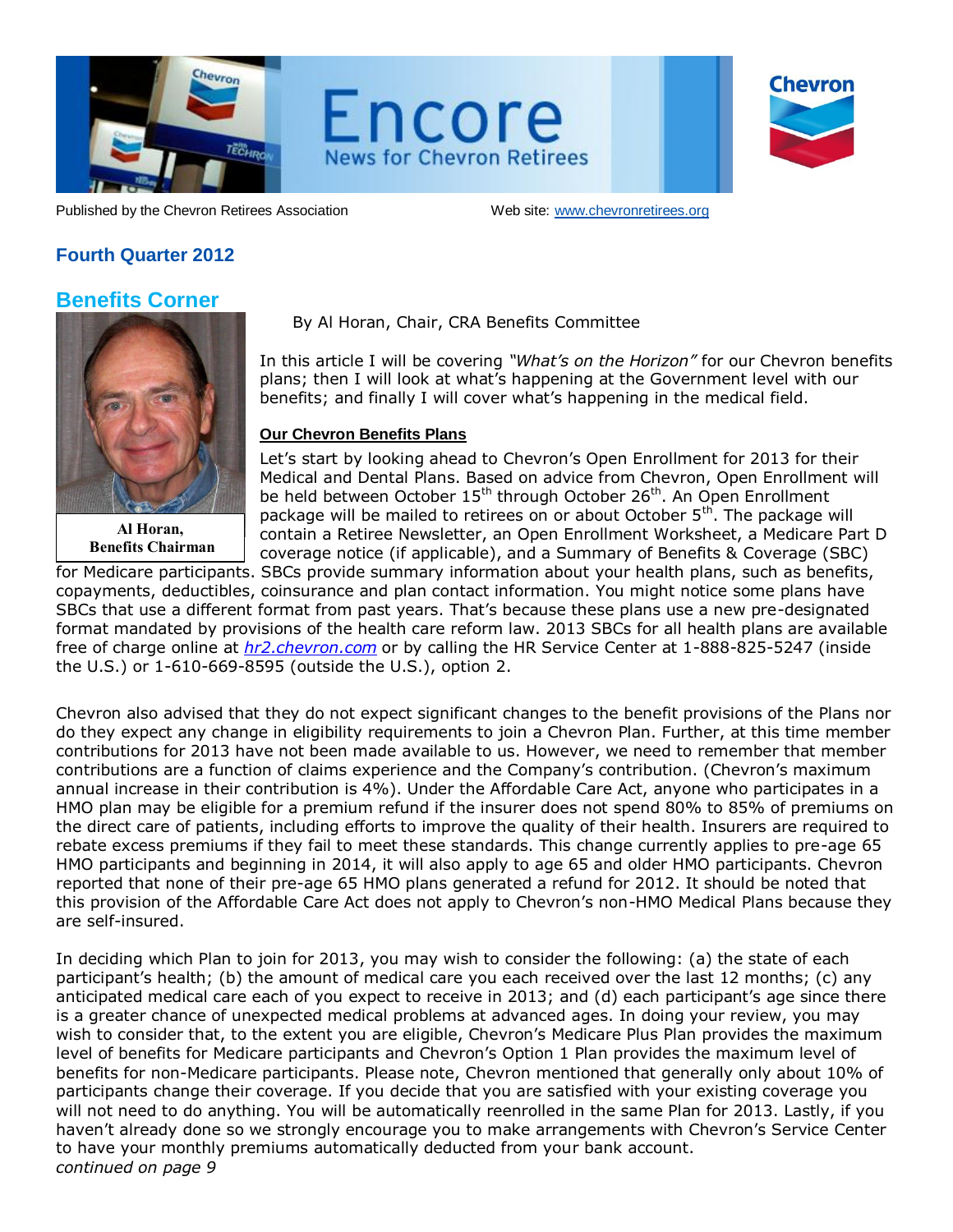# **President's Letter**

## Fellow Retirees**, The Core of the Chevron Retirees Association is the Chapters**



**Vic Revenko, CRA President**

As President, I receive many newsletters from chapters around the country. I am pleased to see how much information is in each of these. They reflect local chapter and national CRA information, social events, people stories, personal information about anniversaries and the like as well as major issues that CRA deals with such as encouraging E mail communication locally and with CRA nationally. The newsletters also discuss major themes of concern to retirees such as health care, identity theft and privacy and security, financial advice, and much more. The newsletters are all written in a way that shows high regard for retiree's needs and matters as well as the positive support for Chevron. When I read these I feel proud of the CRA chapters that add so much value in so many ways to CRA. Congratulations and keep up the good work!!

The CRA web site carries links to many chapters so you can get a sense of the good ideas and practices that chapters use to provide value to its members. Besides ENCORE, the CRA national newsletter, the features, current news, archives, and web links are a great

resource. If there is one thing that I personally find most valuable is the communications that CRA provides locally and nationally. This is only one part of a CRA membership, which costs only about \$10/year. What a deal!!

## **Fall Management Meeting**

This fall **CRA leadership meets with Chevron management** to discuss common issues and to continue building good relations. Our main contacts are in Benefits and Public Affairs. The agenda for the meetings center around how CRA can provide value to Chevron (such as being a member of the Chevron Advocacy Network (CAN), helping with STEM (science, technology, engineering, math) teaching and more), how Chevron can help the CRA (such as pension supplementation, health care matters, financial and expertise support and more). These meetings really help keep us close to Chevron and demonstrate that the CRA is worthwhile in what it is doing. It allows the CRA to inform and advocate for members' concerns and needs. We have excellent rapport with Chevron management and they are a great resource for the CRA.

## **The Value of CRA Membership**

I and others have spoken about **the value of CRA membership** over time. Membership is a dual responsibility. Members get, but they also give. We all enjoy and value the CRA for many reasons, otherwise we would not be members and pay our dues. Personally, I enjoy my chapter lunch meeting where I renew friendships and listen to some good ideas from a speaker. I stay abreast of local and national CRA matters. I also help CRA do its thing both locally and nationally. Many of you do so as well. This "get and give" is what makes the CRA a great organization because members mutually "own" it and make it thrive.

So, please remember that if you value CRA membership and enjoy what you get, please give as well. This means volunteering to serve in local and national leadership positions, helping "do the work", paying dues promptly and providing updated contact information so we can keep you well informed in a timely manner. CRA is only as good as what you give.

CRA members are diverse and getting more diverse. Members span more than half a century in age. This Fall, I will help celebrate one of **CRA's longest and oldest members, past President Clay McElroy's time honored service.** I knew Clay when I was just starting my career at Chevron and he was just retiring. We have been and are good friends.

## **New Retirees From Chevron And Legacy Companiess**

We can expect some differences**.** They may have shorter service, have fewer benefits, may pursue a second career, and not have the ties to Chevron or legacy companies that some of us had. This makes attracting and retaining these new retirees a challenge to the CRA. They communicate electronically, use social media, have many interests outside of work, and may want different value from a CRA membership. In addition, many CRA members have traditional needs and views. So, the CRA needs to continually see how it can appeal to a full spectrum of needs.

## **A Survey is Planned**

One way we plan to address this is to **survey members** and perhaps others in some manner yet to be decided about what they value or not about CRA. The content and process of the survey is still being developed. However, I **would like your views in general about what you value most or least in the CRA** and phone (415 453 3679) or email [\(revenkocra@aol.com\)](mailto:revenkocra@aol.com) me at any time between now and year end so we can factor your thoughts in addition to whatever we do with the survey. *continued on page 3*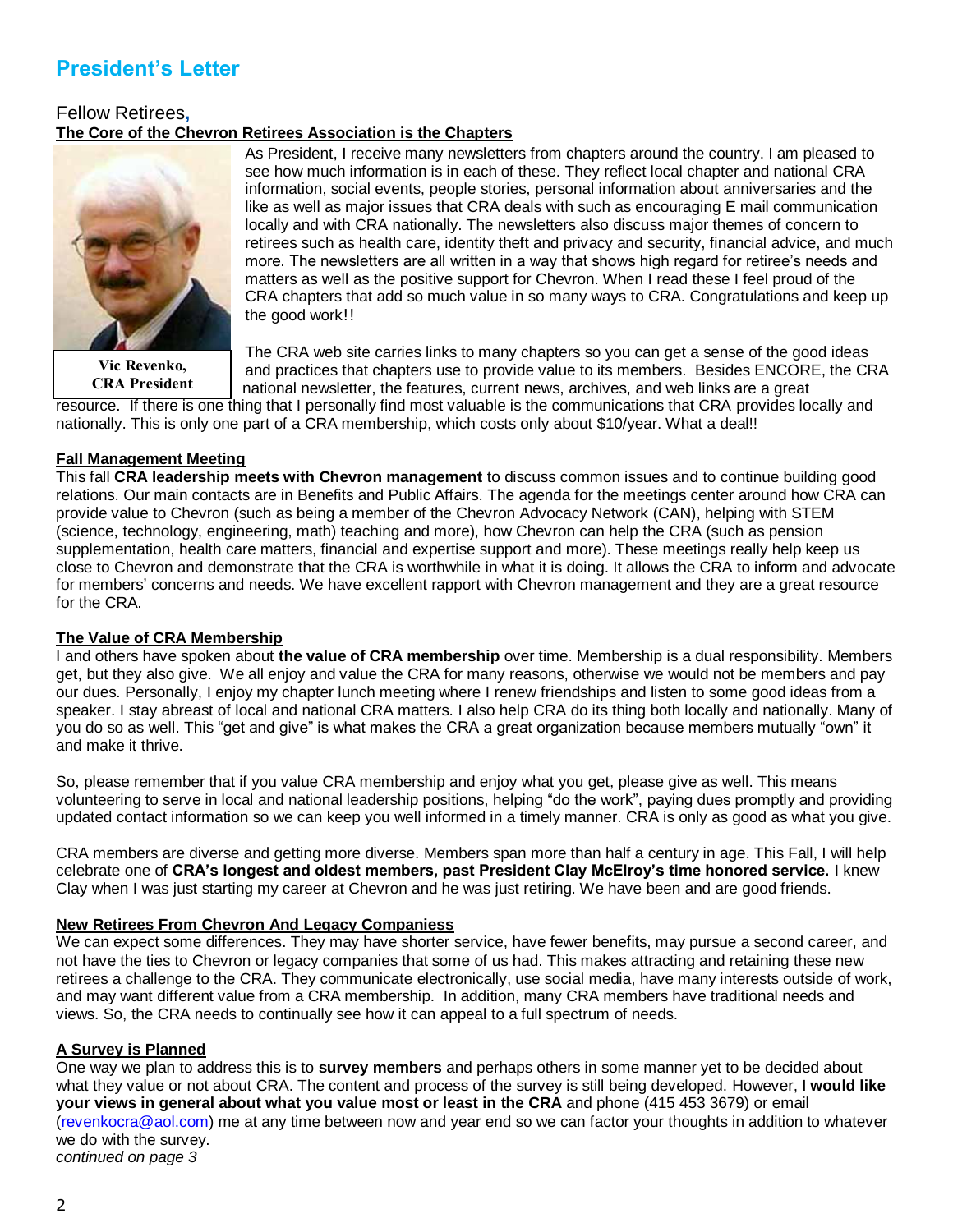## *continued from page 2* **Annual Meeting in 2013: A Cruise**

As you know CRA leadership meets twice a year to discuss CRA business. The main event is the annual meeting in May. In 2013, we are trying something different. In order to gather not just the Delegates to the meeting we are also trying to attract non-delegates such as you by making it more appealing. The 2013 meeting will be held on a cruise ship from May 7-10 leaving Los Angeles and arriving Vancouver, BC. This is a great opportunity to get your local chapter members to attend and see what goes on at the annual meeting, meet as a local group as well as enjoy an ocean cruise. Costs are nominal and details can be found on the web site or through your local officers.

Best regards

**Vic Revenko (revenkocra@aol.com, 415.453.3679)**

## **Standing Committees Change For 2012 - 2013**

Already hard at work are the CRA Standing Committee members for 2012-13. The impressive list reflects BOTH the Chairs and members who have agreed to serve. Altogether, there are seven Standing Committees and Chairs with 45 active male and female members. Additionally, there's an Ad Hoc Committee with two members and a Membership advisor.

\_\_\_\_\_\_\_\_\_\_\_\_\_\_\_\_\_\_\_\_\_\_\_\_\_\_\_\_\_\_\_\_\_\_\_\_\_\_\_\_\_\_\_\_\_\_\_\_\_\_\_\_\_\_\_\_\_\_\_\_\_\_\_\_\_\_\_\_\_\_\_\_\_\_\_\_\_\_\_\_

In a recent "communication" to Association Directors, CRA President Vic Revenko wrote "The Committee Chairs and I have finalized the goals on which each Committee will focus this year. The key to successfully completing these goals lies in each team member contributing his or her knowledge to the overall Committee effort.

"The role of each Chair is that of a team leader -- establishing the parameters for the study of each project and to delegate the work to the Committee members. As necessary, the Chair will assist, facilitate and follow-up on the progress of Committee members and will prepare the Committee's report to be presented at the Mid-year and Annual Meetings. "The purpose of these goals," emphasizes Revenko," is to increase the value of the CRA to its membership over time."

## **Planning and Research is Largest Committee**

While every Committee, Chair and Member is important, there have been changes in assignments for 2012-13. A prime example is Planning and Research. As the largest Committee, its 14 members include current CRA President Vic Revenko and former CRA Presidents Ernest Breaux, John Dewes and Charles Rhoads.

Mike Elgie is the newly appointed Planning and Research Chair. This committee's focus is on projects that (1) look at the CRA's needs in the future areas for next year and (2) surveys CRA members in some manner about the value of products and services. It also looks at multi-year and lifetime CRA membership options. That includes studying the Annual Meeting rotation process and confirming or recommending changes to the temporary realignment of chapters resulting from the South Atlantic Seaboard Area change. As Planning and Research Chair, Elgie has succeeded Bill Schultz, who has taken over the Budget/ Finance Chair from Tom Boaz.

## **Serving from San Francisco to Kazakhstan**

Most recently, Elgie was involved in the planning meetings for the CRA's very successful 2012 Annual Meeting in Sacramento and in serving as President of the CRA's Marin Chapter. A Montana native and graduate of Montana State University with a degree in Chemical Engineering, Elgie joined Chevron in 1968 in the Corporate Engineering Department in San Francisco. He spent his first 8 years in the Engineering Department. Subsequently, he had a number of other assignments both domestically and internationally. They included Foreign Operations Staff, Corporate S&D, CIOC and CUSA S&D. His last assignment was in the supply and trading section of Tengizchevoil (Chevron's joint venture in Kazakhstan. This was a rotational assignment.

Elgie took early retirement in 1999 to conclude his 31-year Company service. He moved on to a seven-year career with Cline Cellars, a noted winery firm in Sonoma County north of San Francisco. Among his other activities have been volunteering his expertise with the San Rafael School Districts --both High School and Elementary – (five years) and the Dixie School District (five years) for elementary students – both in Marin County.

After retirement, Elgie served seven years on the Board of Family Service Agency of Marin.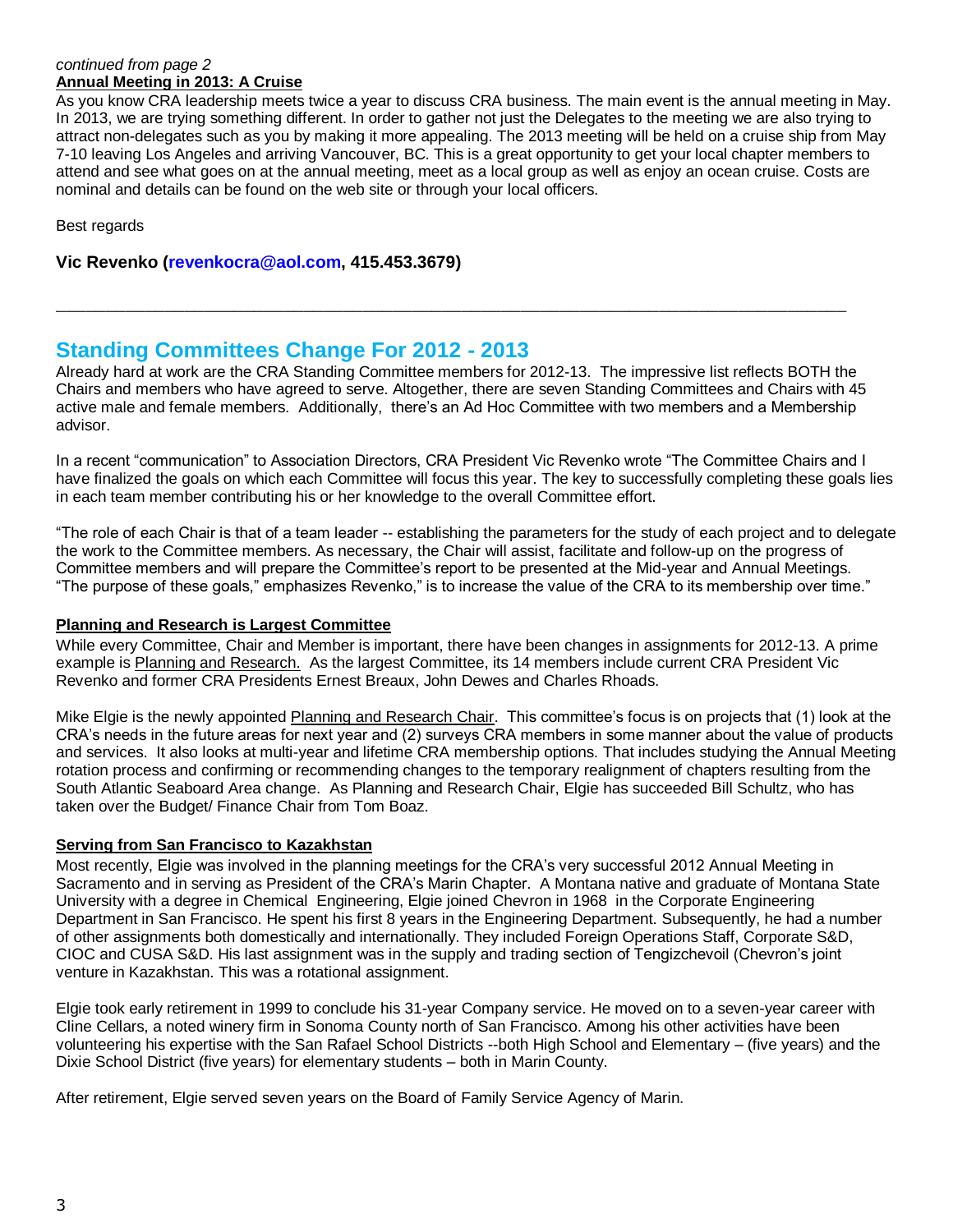# **Annual Meeting Cruise Open to all CRA Members/Spouses**

Prior to 1989, all Chevron Retirees Annual Meetings were held in the San Francisco Bay Area. That changed when delegates attending the 1988 conference voted to hold all future Annual Meetings in other geographic regions with major concentrations of Company retirees.

Houston was the 1989 icebreaker with Chevron Vice Chairman Jim Sullivan serving as the keynote speaker at the Westchase Hilton. Since that significant event, all subsequent meetings have been held from coast to coast in the USA with one exception. In 2004, the gathering was held in Calgary, Alberta. Among the repeat sites have been San Francisco, Louisville, New Orleans and Houston.

Now a dynamic change is scheduled for 2013. At the 2012 Annual Meeting held in Sacramento, California, the CRA delegates voted to conduct their May 6-10, 2013 conference at the Crowne Plaza Hotel Los Angeles Harbor and aboard a

1,600-passenger cruise ship that will sail from Los Angeles to Vancouver, British Columbia. The cruise ship, Star Princess, will sail on May 7-10.

Both originating and "selling" that innovative idea was Herb Farrington, who is the Southern California Area Vice President. He received approval to invite ALL CRA members – including delegates, at-large members and their spouses/guests – to sail aboard the large, 10 deck oceangoing Star Princess.



Explaining the reason for this grand shipboard gathering, Farrington says: "This is an opportunity for former Chevron, Texaco, Union Oil, Gulf, Getty and other legacy company employees to experience a reunion by visiting with their old friends and former co-workers. "Additionally, he emphasizes, "The cruise is being held in conjunction with the CRA's Annual Meeting. All the members at large who are interested may attend the Wednesday, May 8 CRA business meeting onboard the ship."

Yet another cruise attraction is that it offers a low cost vacation and an opportunity to see beautiful British Columbia. Additionally, other cruise/tour options are available after arriving in British Columbia.

**Cruise Events:** The Cruise Committee is planning some special activities, games and parties for CRA attendees aboard the Star Princess. Further details will be available prior to the cruise. Also, Princess Cruises holds numerous activities and entertainment all day long and into the evenings. These are included in the cruise fare.

**Cruise Cost:** The basic "regular" fares were \$279 (interior cabin), \$399 for an Oceanview and \$419 for a Balcony. However, in September, Princess Cruises announced a sale on the cruise fares. Those sale prices were: \$199 interior, \$349 Oceanview and \$349 Balcony. As this article was written, it was not clear if the sale prices would be extended beyond September. So please contact our representative John Aguilar at (800) 901-1172, ext. 31179 or at [jaguilar@princesscruises.com](mailto:jaguilar@princesscruises.com) to get current pricing. Please note that in addition to the cruise fare there is \$40 in government fees and taxes. There's also a suggested gratuity for crew members of \$11.50 per day.

Cruise fares cover all meals, onboard entertainment and CRA cruise events. Alcoholic and soda beverages are extra. Passengers traveling alone must pay a "single supplement." For singles interested in sharing a cabin, and avoiding the single supplement, the Cruise Committee will attempt to match you with another CRA member. All above rates are subject to change.

**Cruise Reservations:** Contact John Aguilar (Princess Cruises) directly at (800) 901-1172, ext. 31179. Another option: [jaguilar@princesscruises.com.](mailto:jaguilar@princesscruises.com) Reservations can be made with a deposit of \$112. Deposits are 100 percent refundable until 2/21/2013 when the balance is due.

**Other Costs:** Depending on your point of origin, there may be airfare, shuttle, and other travel fees.

**Valid Passport:** Since you will be traveling outside the USA, you must have a valid passport or other approved photo ID to board the cruise ship. Princess Cruises can provide detailed information about the allowable form of identification.

*continued on page 5*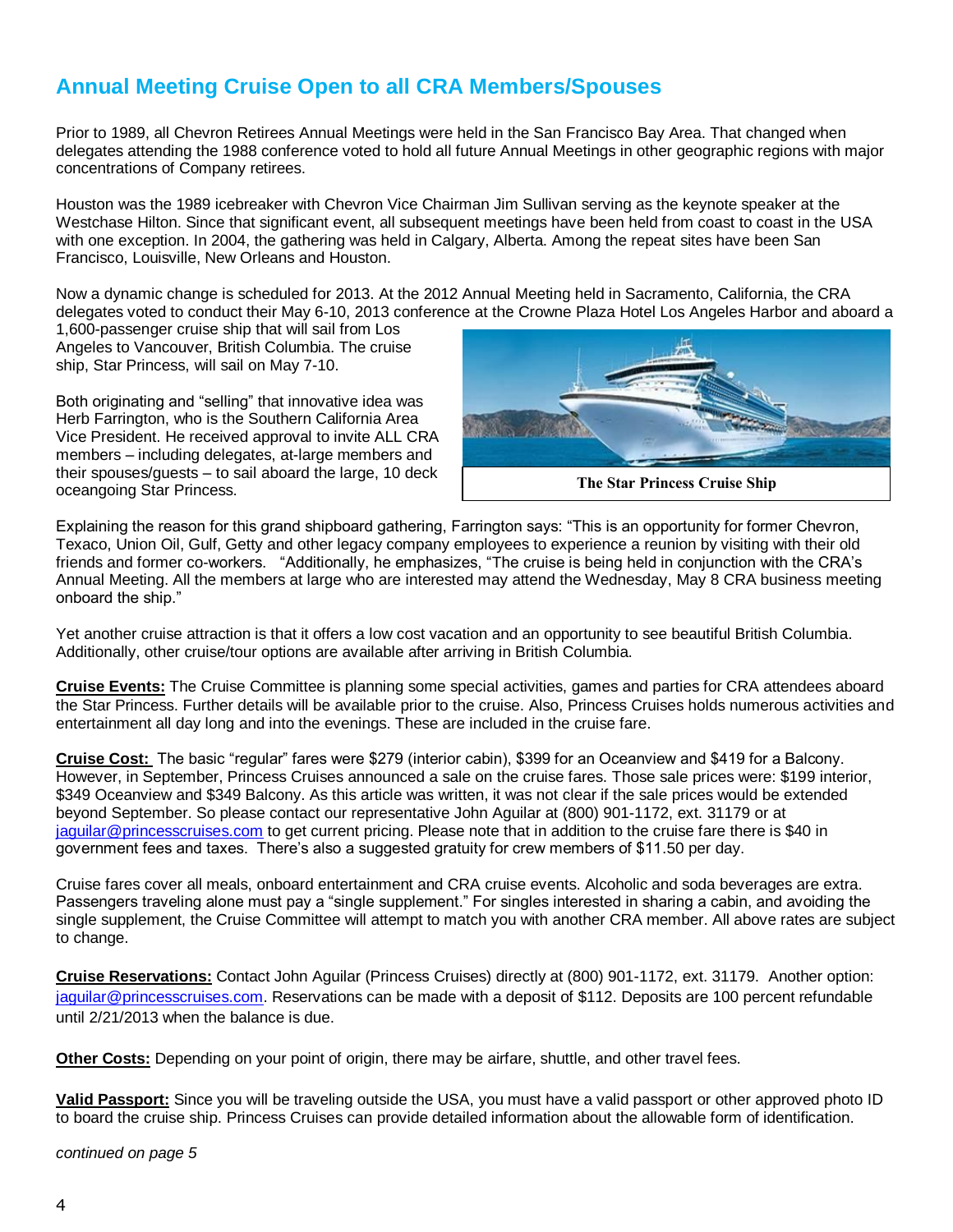### *continued from page 4*

**Veteran's Benefit:** Princess Cruises offers US Veterans a \$50 onboard credit which can be used in the duty free shop, specialty restaurants, lounges, Internet bars and the spa. Contact Cynthia Stroh at (800) 901-1172, ext 41666.

**Post Cruise Tours/Activities:** Although the cruise ends May 10, there are many great tours and sites available in Vancouver and British Columbia. Also, starting the day following arrival, there will be other cruises departing for Alaska. Cruise Committee member Gwen Scott has a list of many of those tours and can assist you. Contact her at (661) 589- 6543 or email at [53gwen@att.net.](mailto:53gwen@att.net)

**For General Information:** Cruise Committee Contacts: Carl Brick (714) 529-4673 or Herb Farrington (714) 904-5825.

**Southern California Arrival Information:** If you are arriving May 3-6, there is a **special \$88 rate (reservations must be** made before March 6<sup>th</sup> to get this special rate) at the Crowne Plaza-L.A. Harbor. Call the Crowne Plaza at (310) 521-8021 and mention you are part of the Chevron Retirees Association group. The reservation line is available 8 a.m.-4 p.m. Pacific Time Monday- Friday. Or, request reservations by email at [reservations@cplaharborhotel.com.](mailto:reservations@cplaharborhotel.com) The hotel has a free shuttle to the cruise terminal. By the way, Princess Cruises – a global company operating a fleet of 16 modern ships – is a member of an alliance that includes such other major seagoing lines as Carnival, Holland America, Cunard, Costa and Seabourn.

## **Four-Term Treasurer Honored At Annual Meeting**

During an eight-year period from 2003-11, Merle Hufford performed an exceptional volunteer job as the CRA Treasurer. In that key role, he served two years each under presidents Bob Olmstead, Bill Leney, Charlie Rhoads and Ernie Breaux.

For that dedicated service, Hufford received special recognition from the four aforementioned presidents at the CRA's May 2012 Annual Meeting Banquet in Sacramento, California. Taking over the evening's rostrum was Breaux, who was joined by Leney and Rhoads (Olmstead was unable to attend).

After asking Hufford to join them, Breaux informed the Banquet guests, "Merle was the recipient of the CRA's President's Award in 2009. Now, on behalf of the CRA and the four presidents with whom he worked, this certificate is hereby awarded to Merle Hufford. It is in recognition and appreciation for his loyal service to the CRA for those eight years."



**Merle Hufford – Past CRA Treasurer**

Following Merle's acceptance, Breaux interjected: "Now that he has something for his wall at home, the four Past Presidents felt it was only right to find something appropriate for his desk. So, the four of us selected this gift." It was a spectacular Waterford Crystal Eagle and Pedestal.

In a later telephone interview with Encore, Breaux offered further praise. He said:

- "Merle distinguished himself as (1) a good and trustworthy steward of the organization's finances and (2) as an important liaison between the CRA, Chevron, IRS and other third-party services.
- "He fulfilled the requirements of contracts signed by the President on behalf of the CRA."
- "He was successful in securing tax exempt 501(c)4 status for some of the Texas chapters, secured contributions from Chevron and made certain these funds were always safely invested and earning maximum interest."

By the way, Merle is now serving the CRA in another capacity. He is an active member of the key Budget and Finance Committee.

Now let's turn the calendar back to Seattle in 1965 where he joined Standard Oil of California (Socal). His assignment was pricing jet and diesel fuels for major Company commercial accounts. Two years later, he was transferred to the Richmond Refinery where he spent five years as a computer operations supervisor. During that time span, he attended night school in Berkeley to prepare for the CPA exam which he passed (he is a graduate of the University of Washington having majored in Accounting).

His combined Company and collegiate accomplishments resulted in his transfer to Company headquarters in San Francisco where he was assigned to Internal Auditing for Chevron Corporation. That role also involved traveling from coast-to-coast in the U.S. and Canada. *continued on page 6*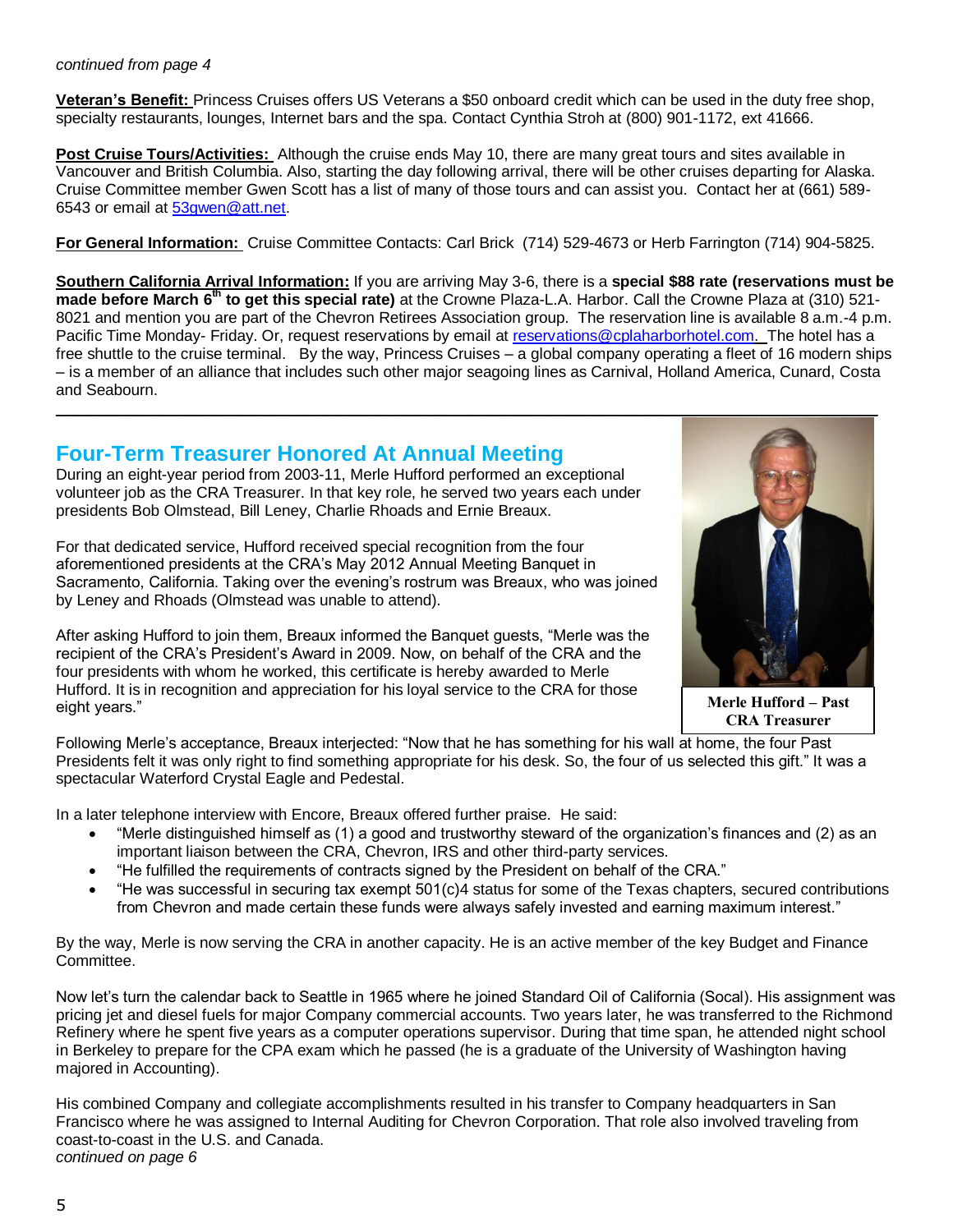### *continued from page 5*

Another upgrade occurred in 1980 when he was transferred to London on a three-year assignment that encompassed auditing for Chevron Oil Europe. Next stop: a three-year tour of duty in a remote Company oil field camp for families at Rumbai, situated in the jungle of the Indonesian Island of Sumatra.

He retired in 1997 where he had held responsibility for the auditing of Chevron Corp. diversified operations.

Subsequently, Merle joined the CRA as treasurer of the Contra Costa Chapter. His other current volunteer activities are:

- For 14 years, he has participated in the Tax Counseling for the Elderly Program funded by AARP, the IRS and Contra Costa County, which offers free tax return preparation for seniors 60 and older with low to moderateincome levels. Starting in January each year he attends classes to brush up on new tax-law and tax-software. Then, until April 15, he prepares federal/state returns at Senior Centers in Antioch, Brentwood and Pittsburg in Contra Costa County.
- In the same county since 1997, Merle Hufford has been the Clayton City Treasurer. \_\_\_\_\_\_\_\_\_\_\_\_\_\_\_\_\_\_\_\_\_\_\_\_\_\_\_\_\_\_\_\_\_\_\_\_\_\_\_\_\_\_\_\_\_\_\_\_\_\_\_\_\_\_\_\_\_\_\_\_\_\_\_\_\_\_\_\_\_\_\_\_\_\_\_\_\_\_\_\_

# **CRA BRIEFS**

## **An October Caltex Reunion**

From Oct. 26-28 the ninth Caltex Reunion in a series, held every three years, will return to Houston's Woodlands Resort and Conference Center. The event is conducted for the benefit of former and current employees plus retirees of P.T. Caltex Pacific Indonesia (now P.T. Chevron Pacific Indonesia).

The reunion is being organized and arranged by former Chevron or Texaco retirees who worked in CPI. Co-hosts of "Caltex Reunion 2012" are Gary Fitzgerald and Russ Wilbert. Providing some support, too, is Chevron Corporation upstream management. All former Chevron, Texaco, Caltex, Amoseas, Unocal employees who worked in Indonesia, or supported operations there, are welcome.

A new website [\(www.caltexreunion.com/\)](http://www.caltexrunion.com/) features photo galleries of attendees at the last reunion, a 2012 list of people who will be attending, activity rosters and more. Rosters will be updated periodically. Among scheduled activities adjacent to the site's natural park setting with a 200-acre lake is a golf course with practice range and banquet dinner. The previous Caltex Reunion banquet turnout was 286 guests.

## **Company Luncheon Speakers**

The Greater New Orleans Chapter reported that Mike Casey gave "a wonderful presentation about how well Chevron is doing in exploration and production activities in the Gulf of Mexico and worldwide." Casey, who is Chevron's general manager for Operations, spoke at a North Shore restaurant luncheon.

Chevron employees Nancy Wallace and Byron Smith were speechmakers at the Second Quarterly 2012 Meeting hosted by the Permian Basin Chapter at the First Presbyterian Church in Midland, Texas. The presentation focused on their work for a Chevron group called "Living Water International." The latter uses its knowledge and expertise to bring water resources to developing countries around the world.

Subsequently, Mitch Mamoulides, Chevron's Permian South Area Manager, spoke at the Chapter's Third Quarterly Meeting. His address was focused on "Chevron's commitment to the Permian Basin and about some of their plans for activities in West Texas and Southeast New Mexico."

Mike Caci, manager of the Chevron Global Lubricants Center, Williamsburg Plaza in Louisville (formerly called LBC, Louisville Business Center or Lubricants Business Center), was the featured speaker at a Louisville Chapter gathering.

Barry Anderson, vice president for Commercial Chevron Asia Pacific Exploration and Production Company, was guest speaker at a Contra Costa Chapter social gathering. He previously served as the head of Chevron's geothermal and power business based in Jakarta, Indonesia.

## **Other Items of Interest**

For 30 years Sarah Turner, the surviving spouse of Chevron retiree Arnold Turner, has been very active as a docent with the Clayton Historical Society and Museum in Contra Costa County, California. The society's primary role has been preserving a two-story house built in 1876 by Joel Clayton, founder of today's City of Clayton. Mrs. Turner says the museum contains such artifacts as a historical piano organ, a wood stove, Indian artifacts discovered nearby and memorabilia of the historical residents of Clayton. She is a Contra Costa Chapter member. *continued on page 7*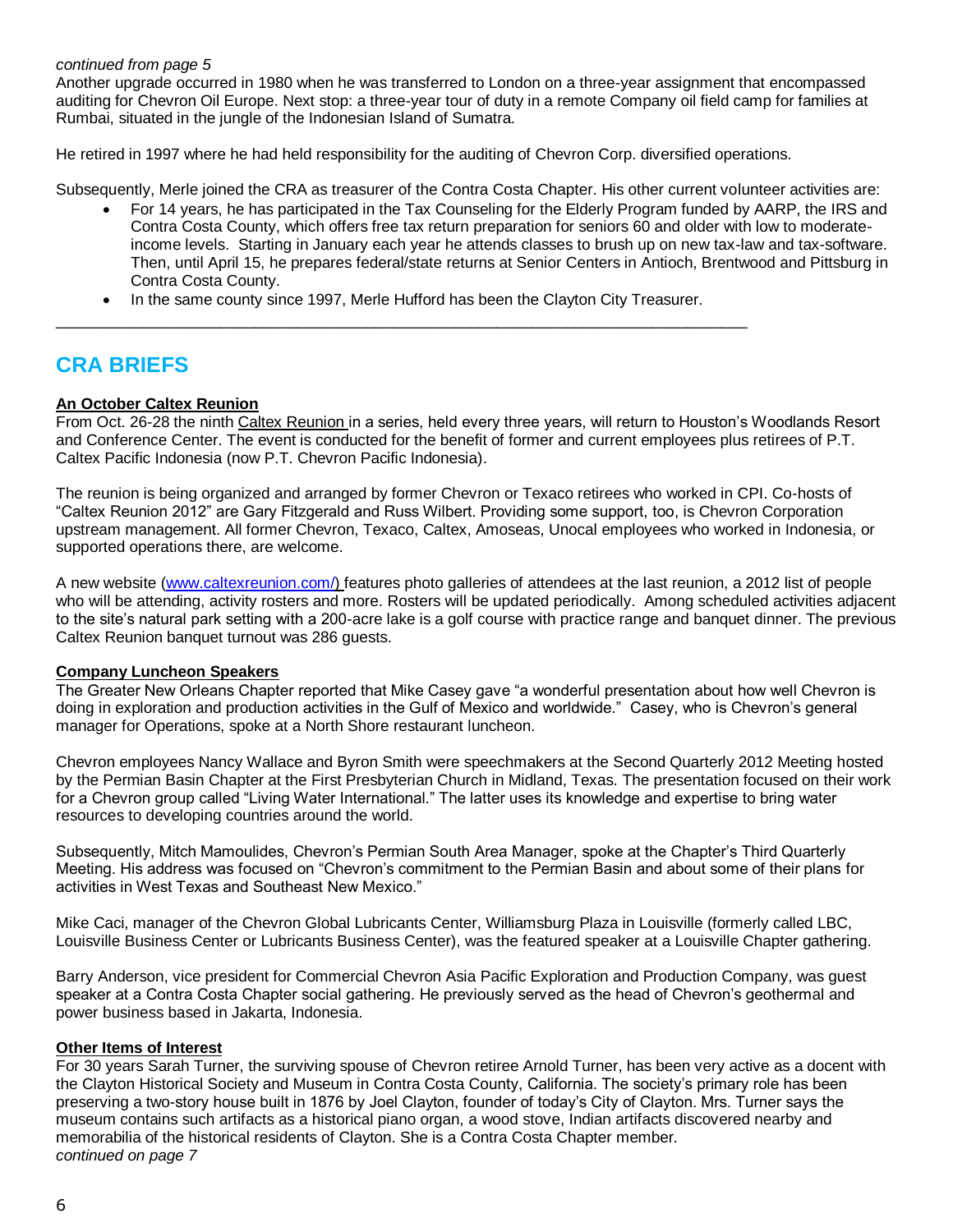## **The "Hostest With The Mostest"**

At times, Chevron retiree Lillian Smithson seems to be everywhere. She's a member of the Marin, Contra Costa and East Bay chapters. She's also a Board member and the very important "Event Chairperson" of the East Bay Chapter. Regarding the latter title: she's a whirlwind volunteer at planning notable and fun outings near and far for members and spouses of the aforementioned chapters. Among her specialties are coordinating quality evenings and programs at San Francisco theaters to attend primarily musical productions like "West Side Story," "The Lion King," "Wicked" and "Les Miserables" to name a few.

Another specialty is arranging chapter member outings at major league baseball games featuring the San Francisco Giants and Oakland Athletics. Her coup de grace, however, is a once a year overnight group package via a deluxe 54 seat bus to Reno, Nevada, where the gala evening may include live musical performances at The MGM, Grand Sierra or other hotel-casinos. The majority participants are East Bay retirees and spouses.

At the moment she's considering organizing an overnight flight and stay at a Las Vegas hotel-casino. Smithson's Chevron career spanned about 40 years. For 25 years, she was supervisor of Graphic Services at Chevron Research in Richmond and served another five years in San Francisco. She retired in 1992.

## **Thinking Ahead to the 2016 Annual Meeting**

Talk about an "eager-beaver" chapter! According to an item in the May 31, 2012 issue of the Chevron Texaco Puget Sound Chapter, the Northwest US Area "will be hosting the next Annual Meeting in 2016 and it will most likely be held in Seattle. We will need a number of volunteers to help man the hospitality suite and will need suggestions on various tours that we could offer attendees at the meeting. Planning will start in 2013. Let one of the Board members know of your interest in helping and ideas ASAP."

Prior to 2016, the hosting geographic areas will be The Plains and Tulsa in 2014 and The Canadian Area in 2015.

\_\_\_\_\_\_\_\_\_\_\_\_\_\_\_\_\_\_\_\_\_\_\_\_\_\_\_\_\_\_\_\_\_\_\_\_\_\_\_\_\_\_\_\_\_\_\_\_\_\_\_\_\_\_\_\_\_\_\_\_\_\_\_\_\_\_\_\_\_\_\_\_\_\_\_\_\_\_\_\_

## **A Visit With Clay McElroy**



Clay McElroy  $-99$ + years and a lot to smile about

## **Misses Annual, Mid-Year Meetings**

"Since turning 99 on April 10 I am now the oldest living former president of the Chevron Retirees Association." That's what Clay McElroy told the Encore editor during a recent telephone interview from his home in New Braunfels, Texas. He quickly added, "While I am in my 100<sup>th</sup> year now I won't become an official centenarian until next year."

McElroy, always an upbeat, friendly, entertaining individual, is particularly noted for being only the second and last person to be elected to serve a third one-year term as CRA president. That occurred June 13, 1989, at the CRA's 18<sup>th</sup> annual meeting in Houston. It also marked the first such CRA gathering to be held outside California.

"Thanks for one last hurrah" McElroy proclaimed at the time. Also attending that Annual Meeting as the keynote speaker was Jim Sullivan, the Chevron Corporation Vice Chairman.

At the mention of the word "Annual Meeting", McElroy says in all sincerity, "It just kills me not to be able to attend the Annual Meeting and the California Mid-Year Meeting with all my many Chevron friends. But I am slowing down a little bit."

He explained, "Two years ago I had to stop driving and at age 96 I had to quit playing golf. That was unfortunate about my golf game because I was shooting my age about five times a year. But, I am still socializing such as getting together with my golf friends. Also, under the Humankind program, I am a contributor to many local community organizations."

McElroy also is noted for an in the field experience that occurred in early September 1988. As reported two months later in ENCORE, he was one of six retirees who took a whirlwind helicopter tour over the remote Coastal Plain of the Arctic National Wildlife Refuge (ANWR), located 65 miles east of Prudhoe Bay on Alaska's North Slope. *continued on page 8*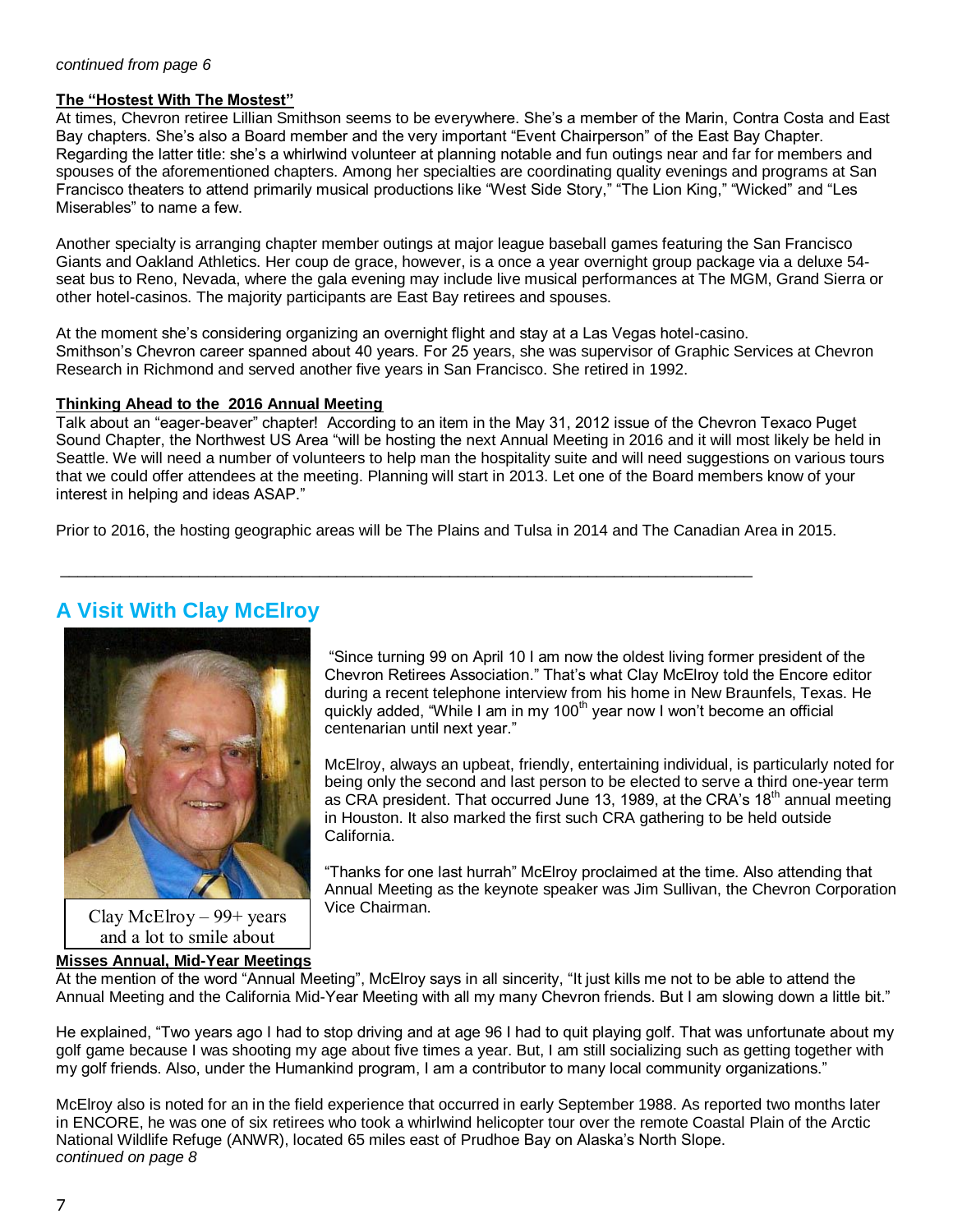#### *continued from page 7* **Also visited native village, Chevron well**

Purpose of the tour was to acquaint CRA officials and participants in the Company's "Key Retiree Program" with a closeup view of ANWR. The retirees and their Chevron hosts covered 250 miles by helicopter as they flew over the Coastal Plain, landing to visit a native village and inspect the Chevron-operated KIC No. 1 well completed in 1986. Upon his return from that trip, McElroy was quoted in ENCORE as saying "My biggest surprise was observing that any oil or gas exploration in the Coastal Plain would have no real impact on the local environment because it would involve just a miniscule portion of ANWR's acreage.

At the time, according to Interior Department estimates, "as much as 9 billion barrels of oil may be found and produced from the Coastal Plain, which would make it equivalent in size of Prudhoe Bay – the largest field ever discovered in the United States."

## **Experience "Thrill of a Lifetime"**

McElroy reminisces today "That Alaska experience definitely was the thrill of a lifetime."

Born in Livermore, Calif., he earned a Bachelor's Degree in Economics at St. Mary's College in Moraga, California. After graduation, he joined Standard Oil of California at the 225 Bush Street headquarters in San Francisco.

During Company advancements, he supervised Human Resources functions at El Paso, Salt Lake City, Pascagoula and The Bahamas. Some other assignments included a special exploration/production task in Venezuela in 1946, four years at the Lawrence Livermore Research Lab and heading up a personnel program at the Chevron Geophysical Office at Houston.

McElroy retired at 62 in the Bahamas in 1975 after completing 40 years of service. Clay, by the way, expressed his thanks for the many people who helped him along the way.  $\_$  ,  $\_$  ,  $\_$  ,  $\_$  ,  $\_$  ,  $\_$  ,  $\_$  ,  $\_$  ,  $\_$  ,  $\_$  ,  $\_$  ,  $\_$  ,  $\_$  ,  $\_$  ,  $\_$  ,  $\_$  ,  $\_$  ,  $\_$  ,  $\_$  ,  $\_$  ,  $\_$  ,  $\_$  ,  $\_$  ,  $\_$  ,  $\_$  ,  $\_$  ,  $\_$  ,  $\_$  ,  $\_$  ,  $\_$  ,  $\_$  ,  $\_$  ,  $\_$  ,  $\_$  ,  $\_$  ,  $\_$  ,  $\_$  ,

# **Benefits Corner**

## *continued from page one*

In concluding this section, I would like to remind everyone that on October 1<sup>st</sup> Medco's website, communications and literature changes to Express Scripts. The Medco website address is changing to www.Express-Scripts.com. However*, [www.medco.com](http://www.medco.com/)* will continue to work for an indefinite amount of time. If you use the *[www.medco.com](http://www.medco.com/)* address after September 30, 2012, you will automatically be sent to the new Express Scripts landing page. Their phone numbers remain (800) 935-6215 for Medicare members and (800) 987-8368 for non-Medicare members; and their participating pharmacies remain unchanged. You should continue to use your current Medco ID card, as there is no need, at this time, to issue new ID cards.

## **Government Benefit Plans**

When Medicare was enacted into law in 1965 it only provided indemnity benefits. Then in 1997, it was amended to allow participants the choice of traditional Medicare benefits or alternatively a Medicare Advantage plan – a HMO. The Government believed that an Advantage plan would provide participants with better medical care at lower costs. As an inducement to get traditional Medicare participants to switch to a Medicare Advantage plan, Medicare Advantage insurers received, on average, about \$1,000 more per person than traditional Medicare. It was expected that this would translate to lower costs for everyone, including the participants. However, for various reasons this did not prove to be the case.

Now, the Affordable Care Act levels the playing field between traditional Medicare and Medicare Advantage plans by eliminating the subsidy that was paid to Medicare Advantage insurers. The subsidy was financed by the Government and all Medicare participants. This change potentially affects 12 million Medicare participants who are covered by Medicare Advantage plans. In total there are approximately 50 million Medicare participants. Logically one would expect that by leveling the playing field, participants of Advantage plans would see their premiums increase, their benefits decrease or a combination thereof. Much to my surprise, so far this has not been the case. In February, the Government reported that Medicare Advantage premiums are down 7% on average, enrollment is up 10% and the quality of care under Advantage plans is improving. These statistics may be showing that through achieving cost efficiencies in delivering care and by perhaps attracting new healthier members, Advantage plans have been able to reduce costs.

Ideally, I would have also liked to cover what will be happening in 2013 with our Medicare premiums and deductibles; and whether there will be a Social Security cost of living increase in 2013. However, at the time of writing this article this information was not available. As soon as it becomes available I will advise your Chapters and, most likely, it will also be posted on our website - *[www.chevronretirees.org](http://www.chevronretirees.org/)*. You may wish to check with your Chapters or our website for this information in about 6 – 8 weeks.

*continued on page 9*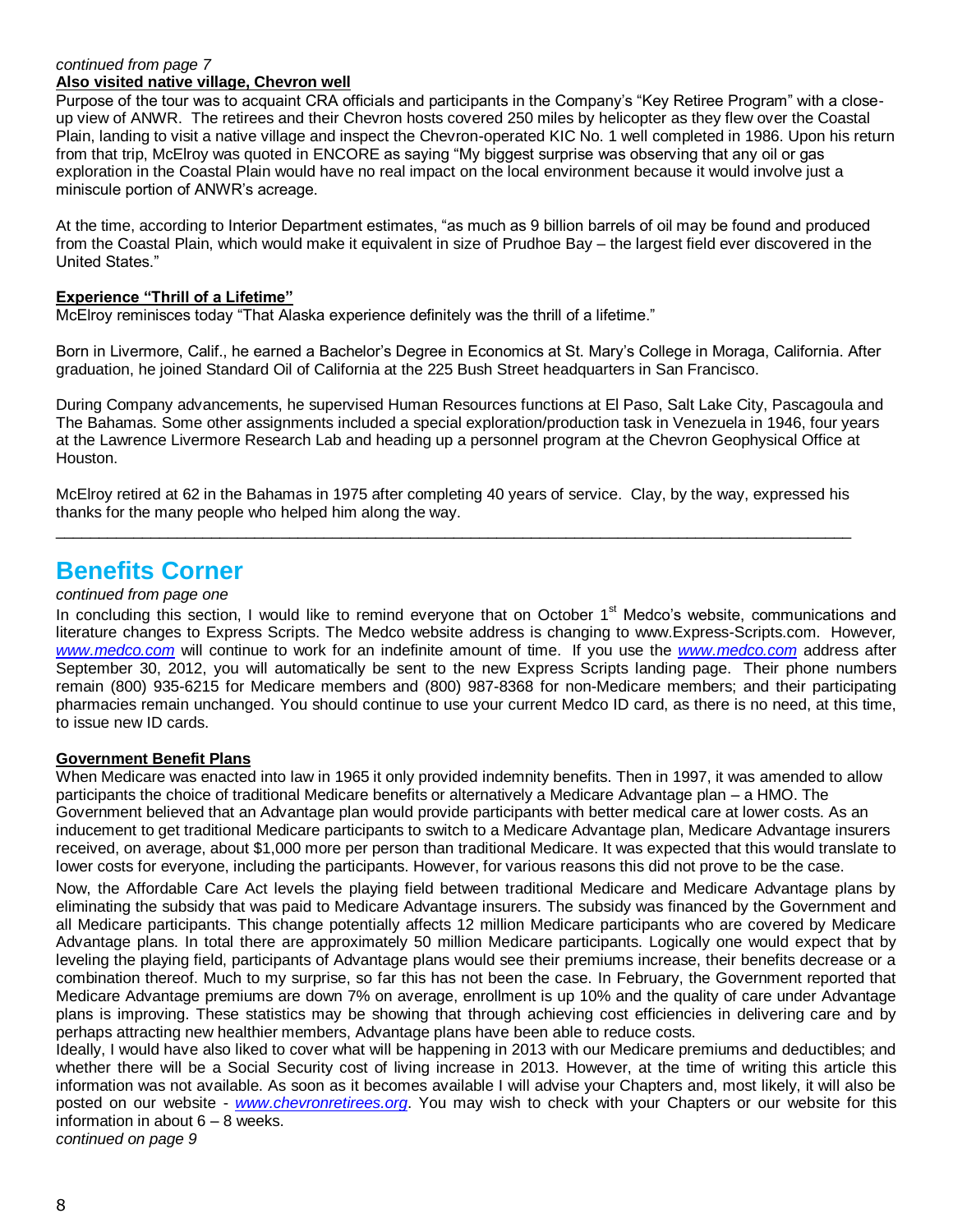## **The Medical Field**

Two of the objectives of the Affordable Care Act are to reduce costs and improve the quality of health care. On the surface, these sound like an impossibility. Yet, as I mentioned earlier, Medicare Advantage premiums are down 7% on average and the quality of care is improving. According to the Institute of Medicine, the nation's health care system is overpaying at least \$210 billion a year for overtreatment of patients – too many scans, blood tests and procedures. Here are two examples of how medical organizations have been able to lower costs and improve care.

- The Geisinger Health System in Pennsylvania is testing the following proposition: By employing the best practices in medicine with a team approach, it is possible to improve the quality of care while reducing its cost. This approach involves the patient, the doctor and a nurse care coordinator. The nurse care coordinator maintains continuous contact with a patient who has a chronic disease by intervening and arranging for the appropriate level of care before the patient's condition worsens and requires extensive treatment. An example is an 80-year-old woman who is prone to bronchitis that once spent 29 days in a hospital's intensive care unit fighting pneumonia. By maintaining contact with the lady and arranging for appropriate care her condition has not worsened nor has she needed hospital confinement. In addition to the handling of chronic conditions, Geisinger also offers fixedprice hospital procedures, including bypass surgery, which come with 90 day warranties. They have been able to offer fixed-price procedures because of uniform adherence to best practices. The results have been excellent – mortality rates dropped to 0.5%, medical complications fell by 10%, the cost of the procedures fell by 5.2%, and insurers saved \$250,000 on readmissions.
- Partners HealthCare in Massachusetts have ten hospitals and employ 60,000 employees and 6,000 doctors. Like so many other organizations, they found their costs soaring, their level of service to be typically mediocre, and their quality of care to be unreliable. To correct these deficiencies they embarked upon standardizing procedures, including the aftercare of patients. This change included having surgeons use a single manufacturer for 75% of joint implants. These changes resulted in vastly better outcomes for patients, which meant quicker recoveries with less pain. In addition to standardizing procedures, they introduced a remote ICU unit which helps monitor ICU patients in their hospitals through closed circuit television. The doctors and nurses that run the remote unit are there to help monitor standards of care and to be there to collaborate with the attending physicians and nurses. With these changes in care, the organization entered into new contracts with Medicare, Blue Cross/Blue Shield and other insurers where their financial rewards are linked to their clinical performance. The measures of performance include agreed upon targets for quality improvements and cost reductions. In spite of these changes, Partners recognizes that good medicine cannot be reduced to a recipe. Therefore, adjustments are made in the prescribed protocols as necessary based on the facts and circumstances of individual cases.

Irrespective of the changes and advances in medicine, the long-term solution to rising medical costs and the quality of care lies in preventative care. Please remember Medicare and Chevron's Medical Plans cover most preventative screenings, services and vaccines; and generally they are reimbursed at 100%. However, to be sure that a screening or service is covered you should check with Medicare and United Healthcare or other provider of your Chevron coverage. In addition, if you are being treated for a medical condition please be sure to follow your doctor's advice. Finally, here are a few tidbits that I picked up from different sources:

- Drinking a cocoa-rich beverage every day may help brain health in older adults. (Source: Anthem Blue Cross, WebMD)
- People who are overweight when they are diagnosed with type 2 diabetes appear to live longer than people whose body weight is normal when the disease is detected. (Source: Anthem Blue Cross, WebMD)
- The drug, Egrifta, that's been approved by the FDA for use in HIV patients may also help slow the decline of memory and mental function experienced by people who are in the early stages of Alzheimer's disease. (Source: Anthem Blue Cross, WebMD)
- An excellent source for information about wellness and various medical conditions is United Healthcare's website - *[www.myuhc.com](http://www.myuhc.com/)*.
- The Centers for Disease Control and Prevention is recommending that all "Baby Boomers" (born between 1945 and 1965) be screened for hepatitis C – a liver destroying disease.
- If you receive a new medication (pill) and you wish to check what it should look like, AARP has a pill identifier on its website – *[healthtools.aarp.org/pill-identifier](http://www.myuhc.com/)*. Alternatively, you should phone Express Scripts.

If you have any questions please let me know.

## **Al Horan, Benefits Chair, Phone: 972-964-1787 Email: awhoran@verizon.net**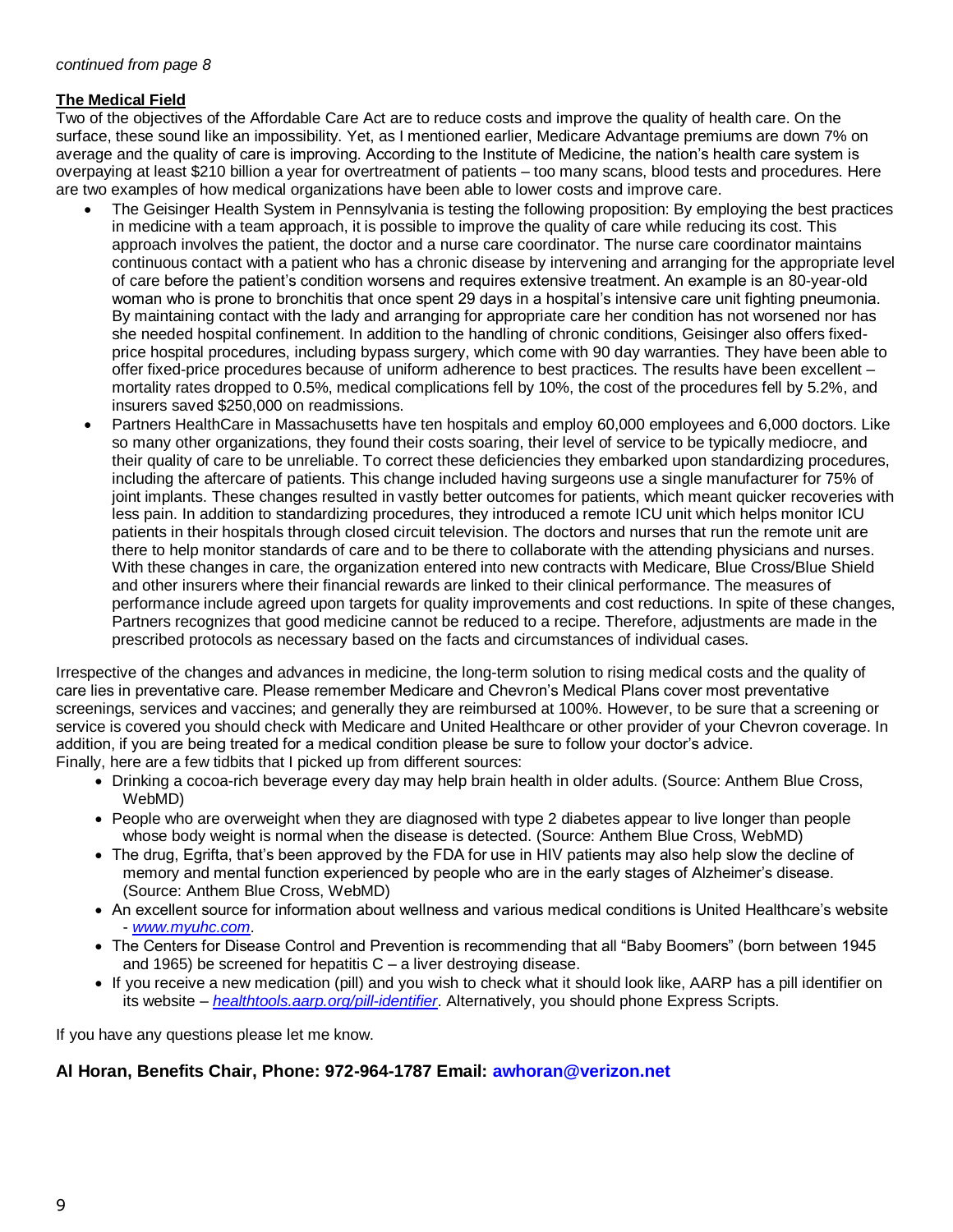# **A Trio of Medical Volunteers**

## **Ross Fujino**

While attending the University of Alberta some 50 years ago, Ross Fujino responded to a faculty challenge by donating blood to others. Subsequently, he became fully committed to that personal and ongoing path of "giving" in 1973 when his youngest daughter was born with a medical condition requiring numerous visits to the hospital.

His dedication to this process of volunteerism has resulted to date in 161 pints of blood given to the Canadian health system in his native city of Calgary. His donations originally went to the Canadian Red Cross from whom he received a special certificate when the cumulative total reached 100. Today his "contributions" go to a clinic operated by Canadian Blood Services from whom he accepted a special certificate for 150 pints.

## **Roberta Merlitti**

Roberta is a five-year Board member of the Puget Sound Chapter, has accumulated 200 volunteer hours while working every Tuesday from 11-2 p.m. at the Evergreen Hospice in Kirkland, Washington. That large center provides care for people from all over the Tri-County Area of Washington State.

She says, "I became involved because my mother had received several years of hospice care. I volunteer now because I am doing it from the heart. I do mostly grunt work in the volunteer office. That consists of data entry and general record-keeping on the other volunteers (200 Hospice) and their time spent in training, and working with patients and staff."



Roberta Merlitti, left, and supervisor Sheri Standley

Completing a 38-year Texaco career she retired Jan. 1, 1995, as a Human Resources specialist for the Pacific Northwest states of Washington, Oregon, Montana and Idaho – plus Alaska and Hawaii.

### **Jan Boyce**

Jan is a longtime volunteer on the Board of Directors of the Baylor Irving Healthcare Hospital Foundation -- and active in many other community activities -- recently was awarded the City of Irving's (Texas) "High Spirited Award."

Boyce explains that Irving is a city of 200,000 near Dallas and the Baylor-Irving Hospital is the hub of the community. During her 15-years of volunteer service at the Foundation, she has assisted in raising funds throughout the local community for the Foundation. Also, while serving on the Foundation's Board, she chaired the annual "Texas Fest" which is a huge popular local event in Irving and fundraiser for the hospital and Foundation.

Additionally, for 17 years, Boyce has been involved in fundraising for the Irving Symphony Orchestra, for which she was the organization's former president. She also was president of the Las Colinas Women's Club and helped organize the Fascinating Finances Investment Club.

Jan is the wife of Charles Boyce, who in December 2001 also received Irving's High Spirited Citizen award established by the Irving Convention Visitors Bureau in 1998. He has been active in the local Rotary Club and helped start the Rotary Reading program for second graders. Both Jan and Charles are members of the CRA's North Central Texas Chapter.

Mr. Boyce served as Corporate Secretary and Associate General Counsel of Gulf Oil prior to the Chevron merger. After he and Jan moved from Gulf's Pittsburgh headquarters to Irving, he became Vice Chairman of Caltex Corporation.

## **Chevron Retirees Association**

*The Chevron Retirees Association is not a subsidiary of the Chevron Corporation but an independent Organization of retired employees of Chevron or its predecessor companies.*

For questions regarding **ENCORE** Or the CRA website, contact: Dennis Dauphin, Chair Communications Committee 1614 Girvan Court, Ocean Springs, MS 39564. E-mail: [oceansprings1@cableone.net](mailto:oceansprings1@cableone.net) (228)-875-7268

For **ENCORE** story ideas, contact: Walt Roessing, Managing Editor 4817 Palm Ave #M La Mesa, CA 91942 E-mail: [wlroessing@cs.com](mailto:wlroessing@cs.com) (619) 697-9702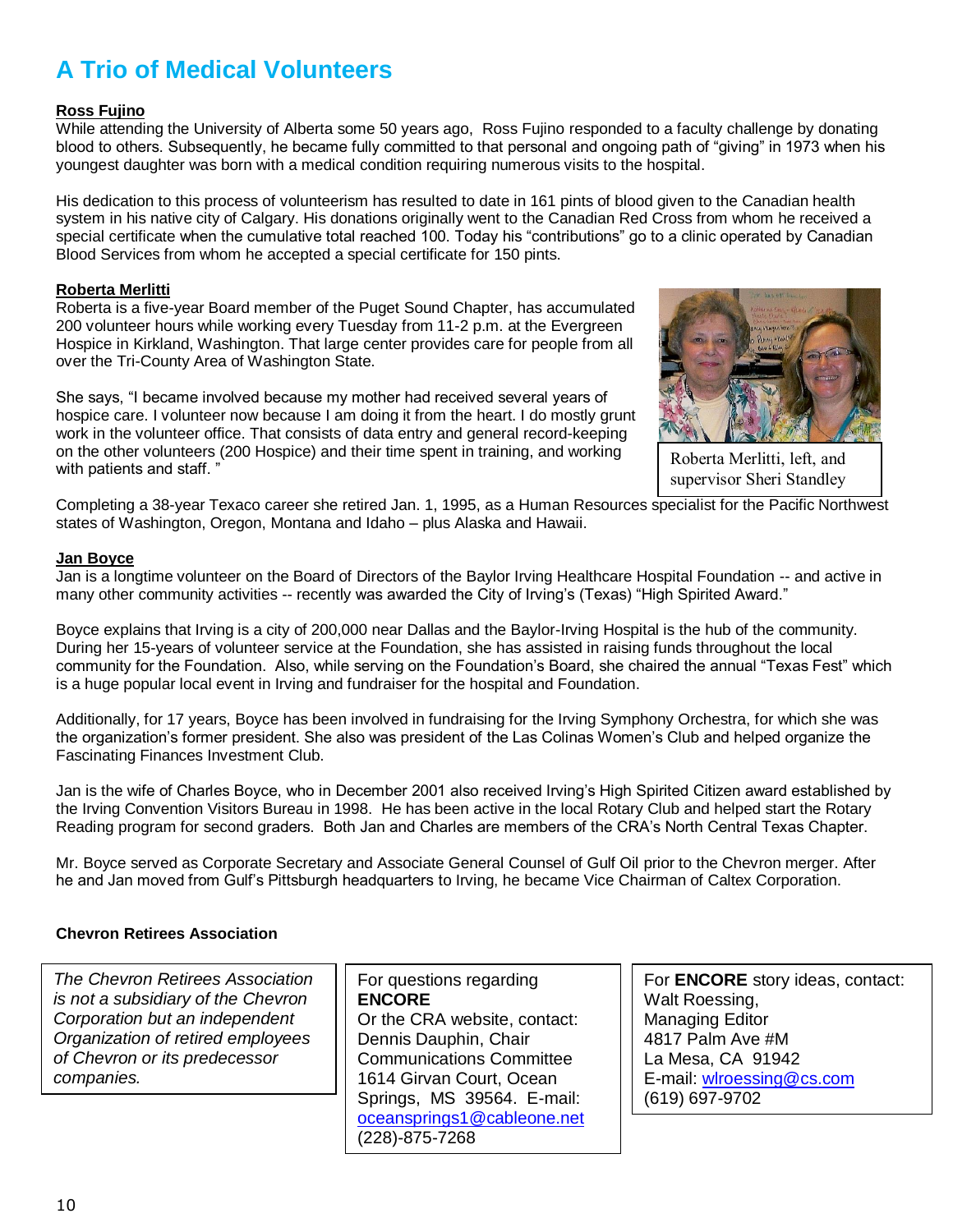### **Encore In Memoriam: April – June 2012**

*As reported by Chevron during this period*

#### **Amoseas**

**Bays, Harold C., Ret. 1995**

#### **Caltex**

**Atkins, Edgar A., Ret. 1982 Canepi, Joseph J., Ret. 1980 Crist, Robert William., Ret. 1982 D'Eri, Mary S., Ret. 1982 Hamilton, Dorothy Norma., Ret. 1984 Loring, Jr., Philip B., Ret. 1982 Mazzella, SD ., Ret. 1980 Schmidt, Eugene M., Ret. 1997 Tuttle, Jr., M A., Ret. 1987**

#### **Chevron**

**Aiello, John J., Ret. 1985 Amann, Donald A., Ret. 1964 Anderson, D J., Ret. 1997 Andres, Florante A., Ret. 1991 Ashley, Arnold N., Ret. 2008 Auer. Jr., Delmar K., Ret. 1992 Barron, Jr., Chester D., Ret. 1986 Bernard, Melvin A., Ret. 1990 Berner, R O., Ret. 1984 Bertoia, M E., Ret. 1974 Bieber, Bruce W., Ret. 1980 Blain, Harold R., Ret. 1992 Bodiroga, Louis ., Ret. 1977 Botbol, Angela P., Ret. 1997 Brainard, Donald N., Ret. 1986 Brister, Ira D., Ret. 1997 Brown, M S., Ret. 1986 Brown, R G., Ret. 1979 Browning, Leonard T., Ret. 1989 Brunet, Lawrence J., Ret. 1990 Bryner, George M., Ret. 1990 Calish, Sydney R., Ret. 1981 Campion, Theresa E., Ret. 1984 Carpenter, Bruce T., Ret. 2005 Carter, Clyde B., Ret. 1985 Childers, Arthur L., Ret. 1986 Clark, David R., Ret. 2007 Clifton, James C., Ret. 2007 Crossman, Everett W., Ret. 1986 Cushman, John B., Ret. 1985 Dawson, Glenn A., Ret. 1986 Dockery, Joseph H., Ret. 1984 Dumlao, Alan P., Ret. 2010 Farinich, Michael ., Ret. 1982 Firestone, Lucy O., Ret. 2005 Friedlander, Bradley B., Ret. 1984 Gaskell, Jr., E H., Ret. 1983 Gibson, Glen D., Ret. 1992 Ginn, Lavada J., Ret. 1970 Goldie, Dennis R., Ret. 1977 Green, Ronald G., Ret. 1992 Greer, Gerald M., Ret. 1981 Hale, Francis A., Ret. 1976 Handley, R C., Ret. 1986 Hankins, Robert E., Ret. 1986 Harder, E R., Ret. 1983 Hartman, P D., Ret. 1986**

**Hayen, Frank E., Ret. 1991 Hebert, Alvin I., Ret. 1988 Hendricks, Marvin T., Ret. 1990 Hendry, Charlotte F., Ret. 1977 Hollingsworth, George B., Ret. 1982 Huffman, S D., Ret. 1978 Jackson, Frank J., Ret. 1986 Jacobson, John B., Ret. 1989 Johnson, Myrl D., Ret. 2005 Keily, Lee H., Ret. 1976 Keller, Raymond W., Ret. 1986 Kennedy, John J., Ret. 1982 Kiel, J R ., Ret. 1981 Kovacevich, Steve G., Ret. 1996 Krastof, Marvin L., Ret. 1998 Lake, Francis E., Ret. 1991 Landier, Paul F., Ret. 1986 Lindquist, John M., Ret. 1991 Markas, Stephen E., Ret. 1992 Marriott, Thomas H., Ret. 1980 McFarlane, Albert M., Ret. 1991 McPherson, Erwin ., Ret. 1972 Meth, W R., Ret. 1983 Moore, L L., Ret. 1985 Moore, Earl A., Ret. 1986 Nunn, Wilbert O., Ret. 1999 Olanda, John G., Ret. 1992 Owen, Ray H., Ret. 1990 Papierowicz, Edward J., Ret. 1992 Patterson, Elizabeth C., Ret. 1982 Pernell, Norma A., Ret. 2004 Petrey, Jr., Arthur ., Ret. 1986 Posey, Cyrus S., Ret. 1988 Pratt, Lillian V., Ret. 1971 Priddis, Alfred W., Ret. 1981 Quirk, Elizabeth J., Ret. 1984 Ray, N W ., Ret. 1985 Ray, Dorothy M., Ret. 1981 Reber, Spencer J., Ret. 1988 Reed, J M., Ret. 1982 Reid, Eugene B., Ret. 1975 Rice, Robert H., Ret. 1990 Root, Kenneth E., Ret. 2004 Runne, Edward W., Ret. 1981 Salas, Servando ., Ret. 1991 Salmon, Orville J., Ret. 1985 Sanderson, Austin O., Ret. 1982 Sauer, William D., Ret. 1985 Schau, R ., Ret. 1982 Schindo, William P., Ret. 1986 Sellers, Joyce ., Ret. 1982 Sliwak, Stanislaw A., Ret. 2011 Smith, Neal ., Ret. 1982 Sotto, Jr., Ramon ., Ret. 1998 Souza, Robert J., Ret. 1983 Stubbs, Earl R., Ret. 1986 Switzer, Kenneth E., Ret. 1985 Teague, Jr., H G., Ret. 1986 Terrell, Lillian M., Ret. 1977 Tierney, Peggy J., Ret. 1992 Tim, Alexander C., Ret. 1981 Tolman, P D., Ret. 1986 Torres, Henry R., Ret. 1981 Underwood, William C., Ret. 1992**

**Vels, W P ., Ret. 1980 Walters, Jack ., Ret. 1981 Waters, Mary ., Ret. 1976 Watson, Darrell W., Ret. 1986 White, Gene M., Ret. 1985 Williamson, Alvis L., Ret. 1977 Williamson, P B., Ret. 1985 Winfrey, Joan E., Ret. 1997 Wolf, Nola M., Ret. 2008 Young, Alice E., Ret. 1986 Zeppa, Albert D., Ret. 1992 Zeppa, N ., Ret. 1983**

#### **Getty**

**Anderson, Corene V., Ret. 1986 Beavers, Ollie D., Ret. 1993 Botwin, Bruno J., Ret. 1981 Carter, John C., Ret. 1980 Caserta, Angela A., Ret. 1965 Cates, Thurman M., Ret. 1985 Crawford, Jack N., Ret. 1991 Crawshaw, Billy A., Ret. 1985 Gibson, James L., Ret. 1999 Hanson, Albert D., Ret. 1978 Harstine, John H., Ret. 1991 Heaps, Eugene J., Ret. 1991 Henry, Gordon C., Ret. 1978 Ingegniero, Jr., S J ., Ret. 1999 Keating, John J., Ret. 1985 Keller, Richard D., Ret. 1989 Kelley, Robert M., Ret. 1994 Kennedy, Daugh L., Ret. 1994 Lucchesi, Neil A., Ret. 1985 Matuson, Morris D., Ret. 1983 McFann, Jack A., Ret. 1983 Moore, Raymond S., Ret. 1985 Moreland, William F., Ret. 1990 Newman, Alfred R., Ret. 1981 Norris, Jr., Jeff D., Ret. 1963 Patrick, Voyt M., Ret. 1984 Phares, Wilford E., Ret. 1983 Pilkington, Patricia S., Ret. 1999 Pruitt, Doris L., Ret. 2001 Pyle, Lloyd A., Ret. 1986 Roberts, Viola ., Ret. 1990 Schneider, James H., Ret. 1988 Smith, Edith ., Ret. 1981 Tucker, David L., Ret. 1986 Weems, Jr., Ray O., Ret. 1984 Whittaker, Charles M., Ret. 1991 Wood, Lloyd R., Ret. 1992**

#### **Gulf**

**Allison, Robert S., Ret. 1978 Anderson, Loren E., Ret. 1983 Ardary, John M., Ret. 1986 Begay, Samuel C., Ret. 1994 Best, French E., Ret. 1985 Bibro, Edward P., Ret. 1982 Bickham, Thomas F., Ret. 1985 Blenman, Oscar A., Ret. 1979 Brown, Walter H., Ret. 1975 Burchfield, Edward W., Ret. 1981 Butcher, Edward L., Ret. 1975**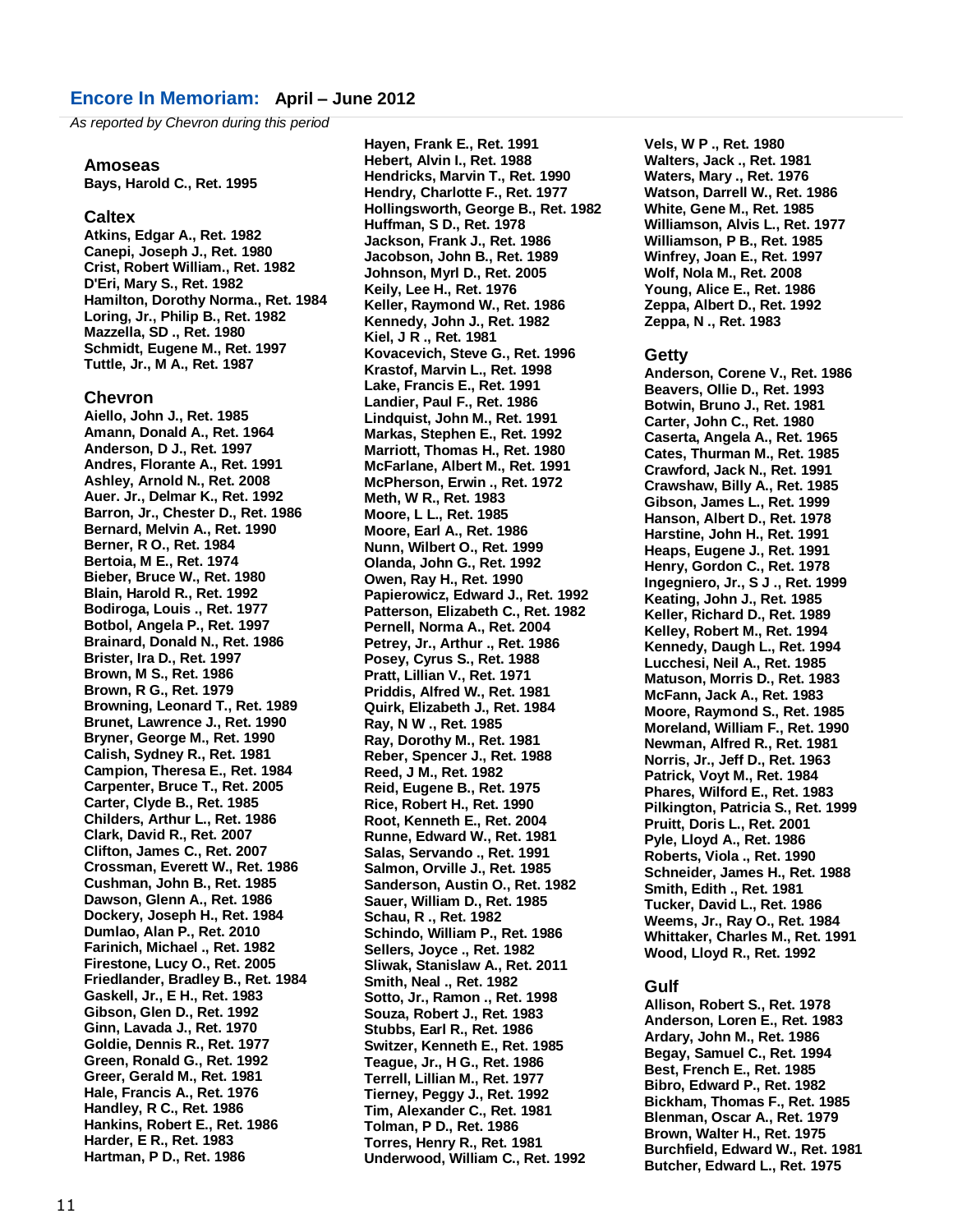**Clark, Daniel ., Ret. 1986 Clement, Howard A., Ret. 1981 Clifton, Charles C., Ret. 1982 Cordisco, Edward C., Ret. 1998 Cox, Wilton W., Ret. 1977 Croup, Lawrence E., Ret. 1976 Cummins, Lela M., Ret. 1972 Curtis, Graham R., Ret. 1977 Cvitanovich, Frank ., Ret. 1992 Daughtrey, Joe W., Ret. 1985 Dejean, Edward L., Ret. 1995 Dew, Margaret R., Ret. 1985 Donoho, Paul L., Ret. 1996 Eckert, Robert L., Ret. 1999 Eliasson, Ralph K., Ret. 1984 Faust, Thurl R., Ret. 1977 Fawvor, Curtis E., Ret. 1995 Fenstermaker, Roy W., Ret. 1982 Frizzell, Betty J., Ret. 1992 Garrett, Joseph W., Ret. 1977 Gedeon, Florence C., Ret. 1982 German, Earl C., Ret. 1980 Glezen, William H., Ret. 1985 Griffin, Rufus J., Ret. 1991 Griffith, Harris B., Ret. 1981 Guillaumin, Gerald C., Ret. 1986 Hagemeier, Marvin E., Ret. 1981 Harris, Robert B., Ret. 1983 Heer, Robert J., Ret. 1980 Herold, James D., Ret. 1985 Hess, Jr., Frank C., Ret. 1983 Hogg, George D., Ret. 1985 House, Hugh C., Ret. 1986 Hulin, John W., Ret. 1980 Jack, David H., Ret. 1981 Jenkins, Frederick G., Ret. 1983 Jones, Jr., Omer H., Ret. 1986 Kelsey, Theodore ., Ret. 1979 King, Jr., Lamar R., Ret. 1983 Knight, John H., Ret. 1989 Knizner, James E., Ret. 1985 Koellman, Carl W., Ret. 1983 Leblanc, Weldon J., Ret. 1984 Lenz, Ronald J., Ret. 1987 Lintner, Benjamin J., Ret. 1982 Lutinski, Frank E., Ret. 1985 Martin, Lorin S., Ret. 1978 Mast, Jr., Ralph ., Ret. 1984 McAlexander, William F., Ret. 1983 McGeary, Bobbi ., Ret. 1985 McGeever, James H., Ret. 1979 Mercer, William D., Ret. 1976 Molino, Anthony J., Ret. 1980 Morrison, Henry D., Ret. 1985 Mortashed, Lawrence H., Ret. 1975 Moss, Clarence ., Ret. 1989 Moss, Loretta H., Ret. 1996 Mouille, Byrum D., Ret. 1984 Nearhoff, Jeannette A., Ret. 1983 Noonan, Kenneth G., Ret. 1983 Nunan, Jr., Joseph H., Ret. 1982 Onopchenko, Anatoli ., Ret. 2003 Pace, Wesley G., Ret. 1978 Parker, Earl W., Ret. 1986 Perretta, Jr., Frank P., Ret. 1982 Rizzo, Alline M., Ret. 1985 Roberts, Bobby G., Ret. 1986 Rourke, Bernard J., Ret. 1989 Schexenider, Roy ., Ret. 1982**

**Schmidt, John H., Ret. 1983 Sharp, Robert J., Ret. 1997 Shaw, Raymond F., Ret. 1983 Statham, James O., Ret. 1981 Stell, Joline K., Ret. 1983 Stoner, O E., Ret. 1983 Studniewski, Richard A., Ret. 1981 Swenson, Eric W., Ret. 1992 Tidwell, Allin D., Ret. 1979 Vervoort, Alston E., Ret. 1986 Vittum, Berdine M., Ret. 1984 Walters, James F., Ret. 1983 Warren, Joseph E., Ret. 1983 Weiland, Peter L., Ret. 1985 Welsh, Billy G., Ret. 1987 Wetherill, J K., Ret. 1971 Wiggins, Lillian M., Ret. 1983 Williams, Anna M., Ret. 1983 Williams, Gretta A., Ret. 1982 Wilson, Herman M., Ret. 1986 Wyche, Phillip E., Ret. 1985 Zerwas, Ralph J., Ret. 1983**

#### **MolyCorp**

**Carroll, Clinton H., Ret. 1991 Cisneros, Ernest E., Ret. 2003 Ortega, Carlos J., Ret. 1992**

#### **Texaco**

**Adams, James E., Ret. 1988 Aleman, Marcial ., Ret. 1986 Anselmo, Pete ., Ret. 1985 Auburg, Norman R., Ret. 1984 Aucoin, Donald J., Ret. 1994 Autrey, George B., Ret. 1994 Baker, Ele A., Ret. 1999 Barron, Taylor ., Ret. 1986 Bartle, Doran W., Ret. 1987 Bascle, Gerard F., Ret. 1993 Benner, Richard W., Ret. 1977 Berkshire, Jack L., Ret. 1984 Binagia, Paul ., Ret. 1980 Bistarkey, Thomas J., Ret. 1985 Bizilo, Ethelyne R., Ret. 1986 Blaha, Maureen H., Ret. 1997 Boland, Jane J., Ret. 1998 Boonstra, Nicholas J., Ret. 1985 Boskoski, Irene B., Ret. 1986 Bost, Jack S., Ret. 1978 Boulden, Charles W., Ret. 1977 Bourdon, Rodney E., Ret. 1993 Brown, William F., Ret. 1982 Casas, Alonzo J., Ret. 1982 Cavazos, Jose L., Ret. 1989 Cherry, Gerald C., Ret. 1999 Cooke, John F., Ret. 1982 Cornwell, Charles M., Ret. 1979 Crochet, Edward J., Ret. 1988 Culf, Timothy H., Ret. 1989 Daly, James C., Ret. 1990 Dartez, Gilbert ., Ret. 1994 Davis, Donald L., Ret. 1989 Deibert, Albert D., Ret. 1988 Desselle, Downing P., Ret. 1977 Dorr, Samuel H., Ret. 1978 Duer, Sr., Robert W., Ret. 1980 Ellison, B K., Ret. 1981**

**Ezell, Fred M., Ret. 1975 Fackovec, Sr., Henry J., Ret. 1982 Falgout, Ronald J., Ret. 2002 Fell, Willard H., Ret. 1983 Fischer, W B., Ret. 1980 Flohr, Philip B., Ret. 1985 Ford, Omer D., Ret. 1972 Forsythe, Jr., Walter P., Ret. 1980 Franz, Lee H., Ret. 1986 Gansz, Raymond F., Ret. 1982 Garza, Johnny R., Ret. 2004 Gautreaux, Wilton J., Ret. 1997 Giblin, John ., Ret. 1986 Gilpatrick, Stephen R., Ret. 2005 Gomes, Dennis J., Ret. 2000 Guidry, Arthur J., Ret. 1982 Hansen, Glenn E., Ret. 2004 Heckmann, Gerald T., Ret. 1983 Henderson, L E., Ret. 1980 Hubka, William L., Ret. 1982 Jackson, Jr., Richard W., Ret. 1989 Jacobs, Jack B., Ret. 1986 Johnson, Mickey Sue., Ret. 1987 Johnson, Ophelia ., Ret. 1985 Johnson, Jr., Fred L., Ret. 1987 Jones, Jerry A., Ret. 1986 Joshua, Jr., Eddie ., Ret. 1989 Karr, Harold G., Ret. 1993 Kavanagh, Kevin E., Ret. 1986 Keck, Thomas E., Ret. 1981 Kennard, Claude E., Ret. 1977 King, Kenneth J., Ret. 1996 Kozlowski, Michael J., Ret. 1981 Labry, Eucharist J., Ret. 1982 Licovitch, Ann M., Ret. 1981 Lord, Harry A., Ret. 1969 Marino, Gerald ., Ret. 1977 Martin, Daryl L., Ret. 1977 Matkin, James C., Ret. 1989 Maxwell, Richard T., Ret. 1983 McGinnis, Leo E., Ret. 1987 McGirk, Donald D., Ret. 1984 McPartland, Alfred J., Ret. 1988 Meador, William L., Ret. 1982 Milian, Zaven ., Ret. 1984 Milton, Jr., Obie D., Ret. 1984 Moody, W I., Ret. 1983 Moore, Thomas F., Ret. 1994 Morgan, James ., Ret. 1999 Mulia, Rogelio ., Ret. 1984 Nash, John W., Ret. 1998 Nichols, Donald L., Ret. 1989 Nix, Melvin R., Ret. 1992 O'Connell, Jr., Daniel ., Ret. 1981 O'Farrell, Robert J., Ret. 1991 Ostermeier, Alfons J., Ret. 1999 Overstreet, Landon L., Ret. 1985 Pate, William G., Ret. 1994 Phillippe, Charles ., Ret. 1980 Revels, Hazel A., Ret. 1977 Roberts, Kenneth R., Ret. 1976 Sanders, Mary E., Ret. 1986 Saunier, Jack L., Ret. 1990 Schwartz, Sophie ., Ret. 1979 Sever, James W., Ret. 1989 Sherrod, Dan F., Ret. 1977 Silva, Paul P., Ret. 1986 Singletary, Robert G., Ret. 1984 Skelley, David W., Ret. 1989**